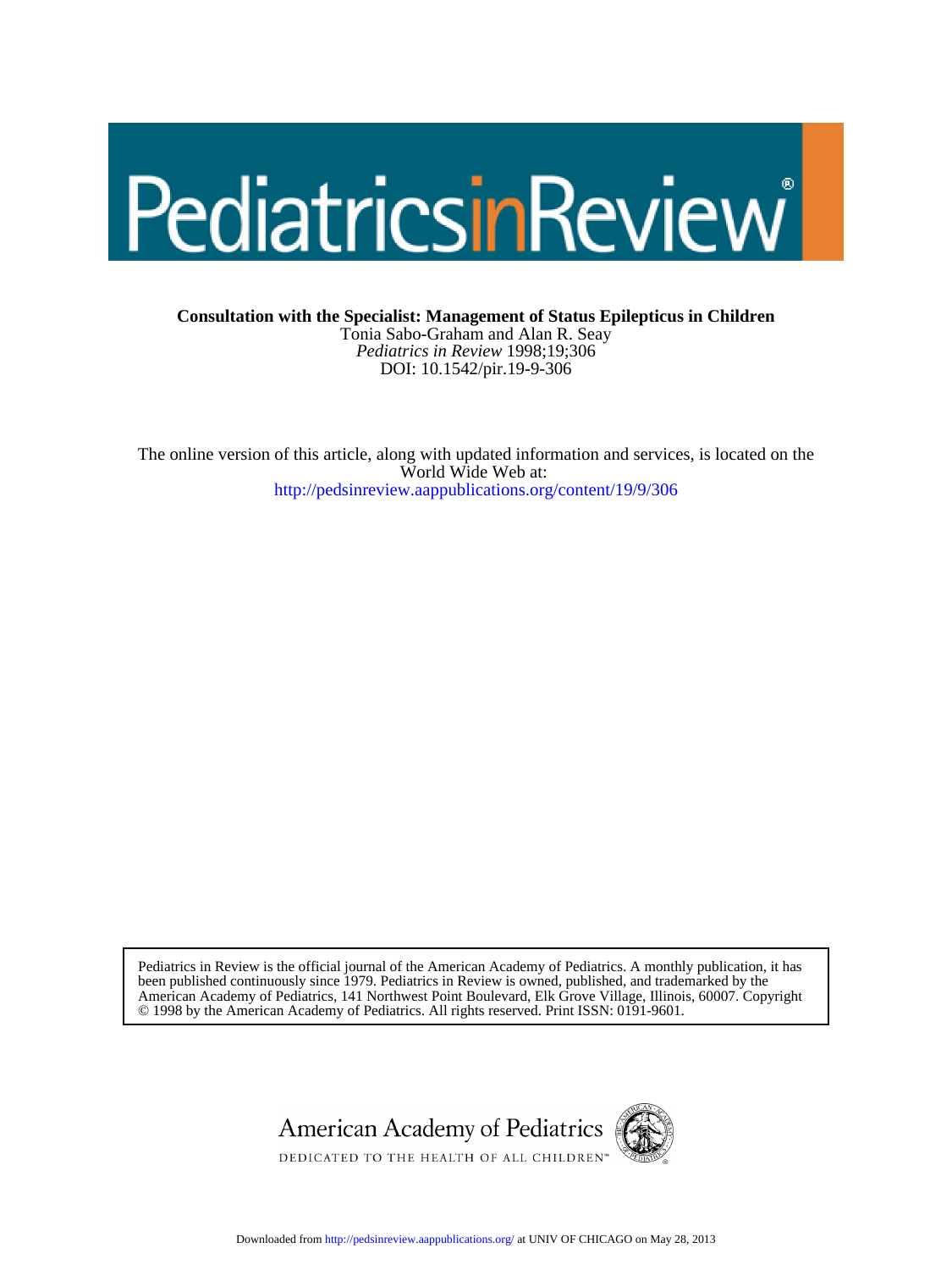# **Consultation with**

the Specialist

# **Management of Status Epilepticus in Children Tonia Sabo-Graham, MD\* and Alan R. Seay, MD†**

The definition of status epilepticus (SE) is a simple, prolonged seizure or recurrent seizures associated with impaired consciousness for 30 minutes or longer. There are two types of SE: convulsive and nonconvulsive. The latter consists of prolonged absence or complex partial seizures.

#### **Etiology**

SE occurs most frequently in patients younger than 1 year of age and those between 60 and 80 years. Determining the underlying cause of SE is of utmost importance and is directed by the clinical presentation. The differential diagnosis is similar in all age groups, although the frequencies change in the various diagnostic categories. Table 1 delineates some of the leading causes of SE in various age groups.

The differential diagnosis in any age group should include both systemic and central nervous system (CNS) infections; trauma; hypoxia; CNS malformations; ischemic events, including stroke or hemorrhage; and toxic or metabolic causes, including electrolyte imbalance, alcohol use, illicit drug use, and inborn errors of metabolism. External and internal antiepileptic drug withdrawal also is a significant factor.

The incidence of SE due to infection and congenital anomalies is higher in the pediatric age group. If a child is younger than 3 years of age, infection, hypoxia, or metabolic disturbances are the most likely causes. In the child older

than 3 years, idiopathic epilepsy, congenital anomalies, or chronic encephalopathies are the more likely precipitants. Although usually benign, febrile seizures can progress to SE.

Neonatal SE is challenging to diagnose and treat because seizures in neonates are usually subtle and not dramatic in appearance. Clinical manifestations include rhythmic eye movements, rowing or pedaling motions of the legs, tonic posture, or less commonly focal or multifocal generalized tonic, clonic, or tonicclonic seizures. It often is difficult to correlate clinical seizures with electrocerebral epileptiform activity on electroencephalography (EEG). The decision to treat needs to be based on the underlying etiology of the seizures, background and ictal activity of the EEG, and consideration of the consequences of chronic antiepileptic drug administration.

SE is associated with a poorer prognosis in adults than in children. Average mortality rates in one study were 25% for adults versus 2.5% in children. Alcohol and drug abuse account for a large percentage of cases of SE.

#### **Nonconvulsive SE**

Table 2 lists a classification scheme for SE. Convulsive, either generalized or partial, is the most easily recognizable form of SE. Nonconvulsive often is difficult to identify and to differentiate from confusional migraine and psychiatric fugue states. Cascino reported that 25% of persons experiencing SE have absence or complex partial SE.

Important differential diagnoses in patients who have nonconvulsive SE (absence or complex partial), depending in part upon their age, include confusional states or unre-

sponsiveness associated with transient ischemic attacks, transient global amnesia, stroke, or migraine. Toxic and metabolic causes should be sought early in the evaluation. One must always consider psychiatric disorders, such as various forms of psychosis, fugue states, and "nonepileptic pseudoseizures" in the differential.

#### **ABSENCE SE**

Patients who have absence SE usually have a generalized or secondarily generalized seizure disorder. It rarely is the first manifestation of a seizure disorder and infrequently

#### **TABLE 1.**

#### **Common Etiologies of Status Epilepticus in Various Age Groups**

#### **Neonate**

- Hypoxic-ischemic encephalopathy
- Infection
- Inborn errors of metabolism (eg, nonketotic hyperglycemia)
- Stroke or intraventricular hemorrhage
- Congenital malformation
- Pyridoxine deficiency and dependency

# **Child**

- Infection
- "Simple febrile seizure"
- Metabolic disturbance
- Congenital malformation
- Presentation of epilepsy

#### **Adult**

- Stroke
- Inadequate anticonvulsant
- concentrations
- Trauma
- Tumor
- Unknown or undefined

*306 Pediatrics in Review Vol. 19 No. 9 September 1998*

**<sup>\*</sup>***Pediatric Neurology of Idaho, Boise, ID.* **†** *Department of Pediatrics and Neurology, Division of Child Neurology, University of Colorado School of Medicine and The Children's Hospital, Denver, CO.*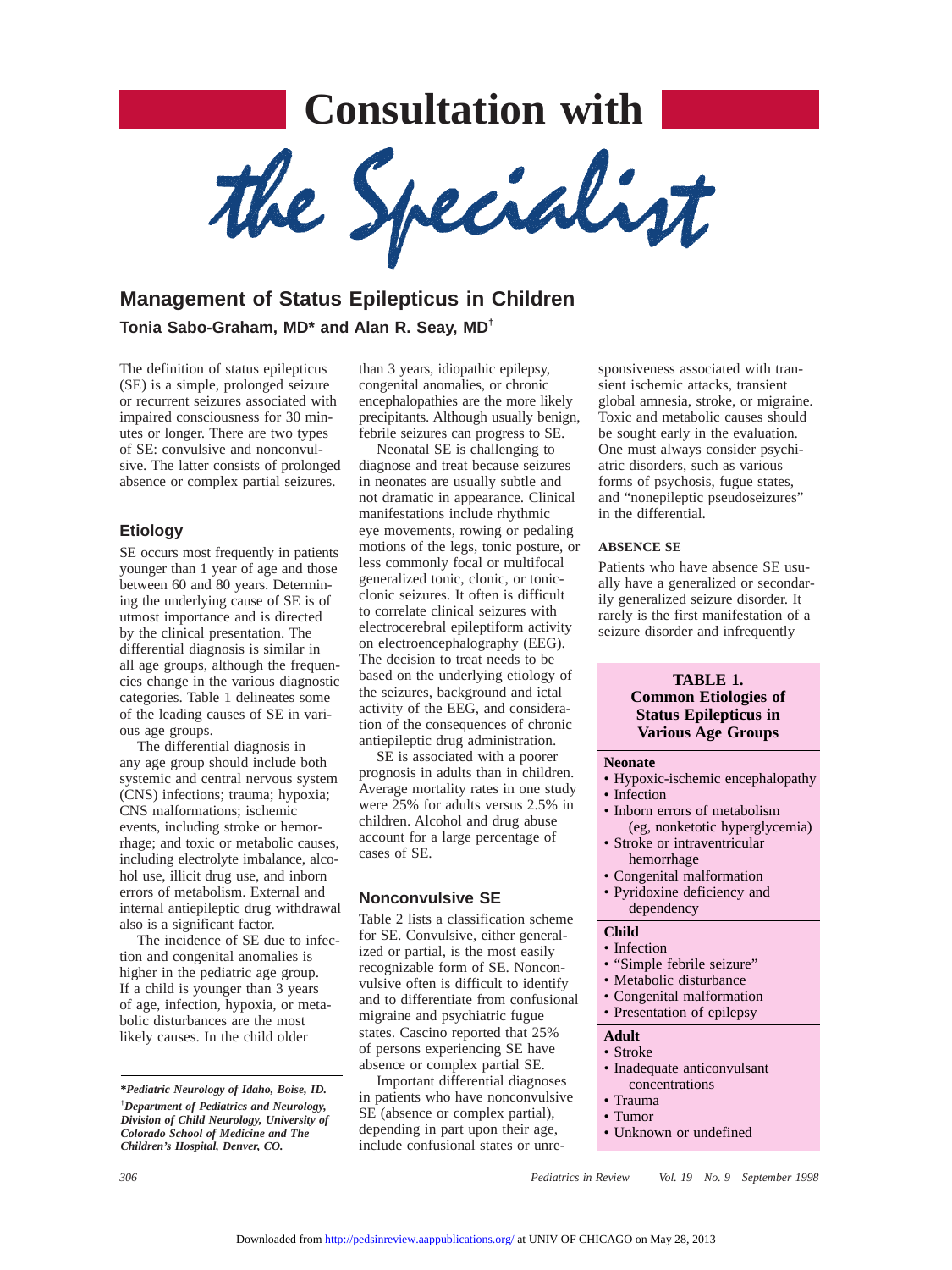#### **TABLE 2. Classification Scheme for Status Epilepticus**

#### **Nonconvulsive SE**

- Absence
- Complex partial

#### **Convulsive SE**

- Partial (focal motor)
- Generalized tonic/clonic

occurs before the age of 10 years. Approximately 10% of adults and 3% of children who have absence epilepsy eventually experience at least one episode of SE. Symptoms may be as subtle as mild incoordination or paucity of speech. The patient usually appears drowsy and confused. The EEG is diagnostic and shows bilateral, synchronous 3-Hz spike and slow wave complexes.

#### **COMPLEX PARTIAL SE**

The true incidence of complex partial SE is uncertain. A patient who has this form of disease often exhibits bizarre behavior or localizing neurologic signs. The patient also may exhibit typical (automatistic) motor phenomenon. An EEG will help determine if the patient is in continuous or frequently recurring complex partial seizures.

#### **Treatment (Tables 3 and 4)**

#### **0 TO 5 MINUTES**

During the first few minutes in the management of SE, the highest priority is ensuring airway patency. Monitoring vital signs, maintaining perfusion, supplying oxygen, and monitoring cardiac rhythm are essential. Once the patient is stable, the physician should obtain a detailed history and perform a rapid, thorough general and neurologic examination, looking for signs of trauma, focality of the neurologic examination, or clues suggesting an infection.

#### **5 TO 10 MINUTES**

When seizures extend beyond 5 minutes, the next level of care involves establishing intravenous

#### **TABLE 3. Management of Convulsive Status Epilepticus**

| <b>DURATION</b><br><b>OF SEIZURE</b> | <b>PROCEDURES</b>                                                                                                                                                                                                                         |
|--------------------------------------|-------------------------------------------------------------------------------------------------------------------------------------------------------------------------------------------------------------------------------------------|
| $0$ to 5 minutes                     | Ensure safety of patient<br>Monitor cardiopulmonary function and vital signs<br>Give oxygen<br>Obtain history and perform complete physical<br>examination<br>Note time                                                                   |
| 5 to 10 minutes                      | Obtain intravenous access<br>Draw blood for laboratory tests<br>Give 2 mL/kg of glucose and B vitamins<br>Give lorazepam: 0.05 to 0.1 mg/kg<br>(Maximum dose, 4 mg)<br>or diazepam: Pediatric, 0.2 to 0.5 mg/kg<br>Adult, 5 to 10 mg/dose |
| $>10$ minutes                        | Convulsive status<br>Neonatal patient: Phenobarbital 20 mg/kg<br>Pediatric and adult patients: Phenytoin 20 mg/kg<br>(Prescribe as: fosphenytoin at 20 mg phenytoin<br>equivalents/kg)                                                    |
| $>30$ minutes                        | Load with second long-acting agent<br>Phenobarbital 10 mg/kg. May give additional<br>5- to 10-mg doses until 40 mg/kg or<br>maximum dose of 1 g is reached<br>Anticipate intubation                                                       |
| 45 to 60 minutes                     | Transfer to intensive care unit<br>Institute general anesthesia<br>Monitor continuously via electroencephalography                                                                                                                        |

access and drawing blood for a complete panel of electrolytes, including Ca,  $Po_4$ , and magnesium; glucose; complete blood count (CBC); blood urea nitrogen (BUN); and if appropriate, levels of anticonvulsants. Sending a urine sample for toxicologic drug screening may be appropriate. The first line of treatment for either a convulsive or nonconvulsive seizure is a benzodiazepine or barbiturate. Lorazepam (0.05 to 0.1 mg/kg) is preferable to diazepam (0.2 to 0.5 mg/kg) because it has a longer half-life and is less sedating than diazepam. Doses can be readministered after 10 to 15 minutes if the seizure continues. Midazolam is another alternative that can be administered at 0.05 to 0.1 mg/kg per dose intravenously (an intramuscular preparation is available).

If the patient is hypoglycemic, 2 mL/kg of 50% glucose can be given. In adults, 100 mg of thiamine can be administered.

#### **10 TO 15 MINUTES**

After 10 minutes of continual or intermittent convulsive seizures, a longer-acting anticonvulsant such as phenobarbital or phenytoin is given. Phenobarbital (20 mg/kg per dose) usually is administered as the initial antiepileptic drug to the neonatal group; fosphenytoin (20 mg/kg per dose) is administered to children and adults. Fosphenytoin (which has fewer side effects than phenytoin) is now available, but it must be requested specifically on some formularies. This phenytoin prodrug is converted to phenytoin rapidly by blood phosphates. It is much less caustic than parenteral phenytoin. It can be administered intramuscularly or intravenously; the standard intravenous dose is 150 mg/min (children, 3 mg/kg per min). In comparison, phenytoin can be administered at only 50 mg/min. Fosphenytoin can be given intramuscularly and does not produce muscle necrosis; intravenous admin-

*Pediatrics in Review Vol. 19 No. 9 September 1998 307*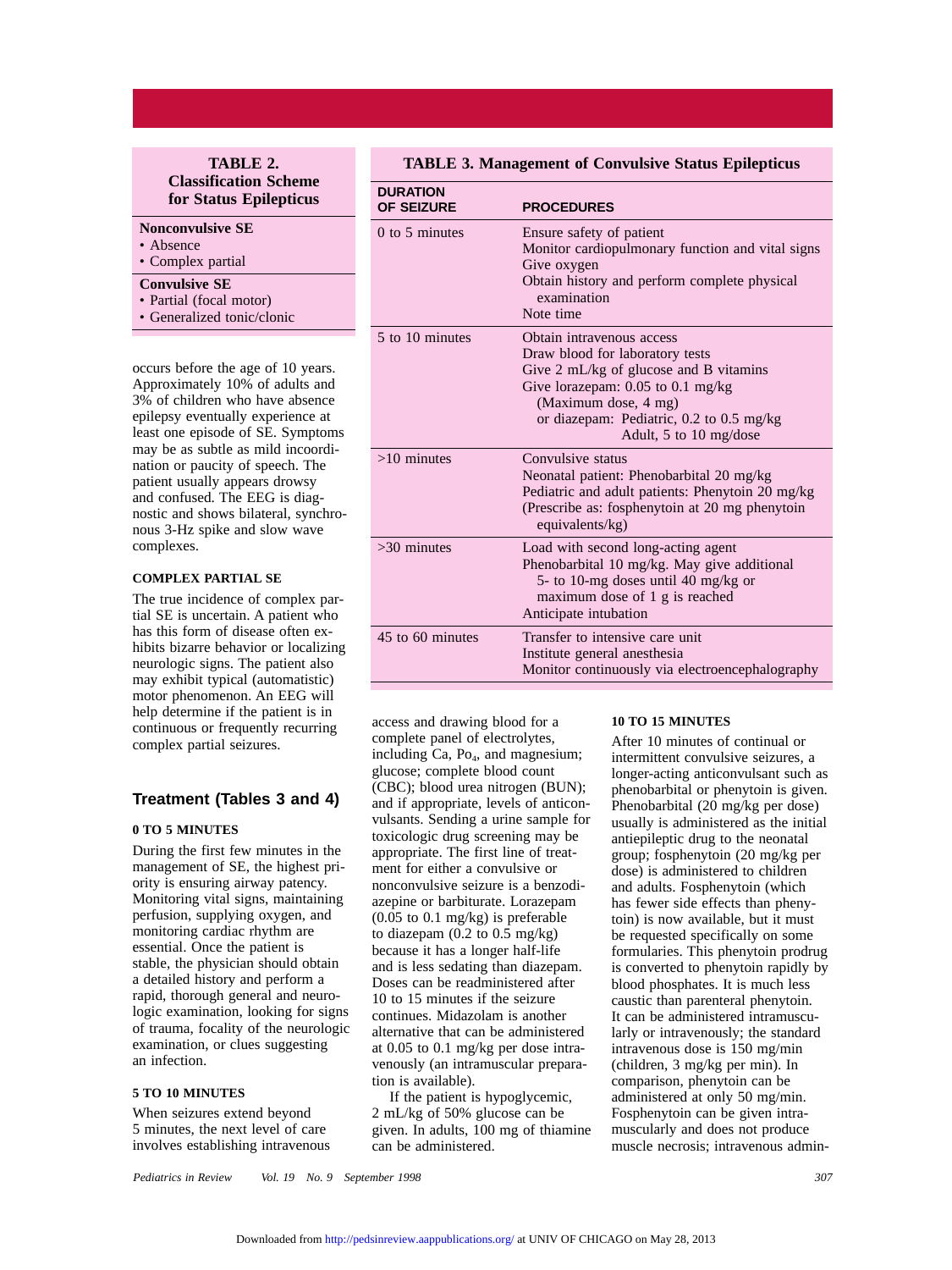#### **TABLE 4. Drugs Used Commonly in the Treatment of Status Epilepticus**

#### **Lorazepam:**

Route: Intravenous, IO Dose: 0.05 to 0.1 mg/kg up to 4 mg/dose Rate: Can give IV push over 2 minutes; can be given 5 to 10 minutes apart Maximum dose: 4.0 mg Onset of action: 2 to 3 minutes Duration: Usually 12 to 24 hours Side effects: Confusion, drowsiness, respiratory depression, hypotension

#### **Diazepam:**

Route: Intravenous, IO, PR Dose: Pediatric: 0.2 to 0.5 mg/kg Adult: 0.2 mg/kg (10 mg average adult dose) Rate: May repeat every 15 to 30 minutes Maximum dose: Usually not more than three doses given at 5 mg/min Onset of action: 1 to 3 minutes; PR doses take 1 to 2 hours Duration of action: 5 to 15 minutes Side effects: Somnolence, confusion, hypotension, ataxia, bradycardia, respiratory depression **Phenytoin:**

#### Route: Intravenous, IO Dose: 20 mg/kg Maximum dose: 1,000 mg Rate: <0.5 mg to 1.0 mg/kg per min to a maximum rate of 50 mg/min Onset of action: 10 to 30 minutes after infusion Duration of action: 12 to 24 hours Side effects: Hypotension, respiratory depression, risk of cardiac arrhythmia

#### **Fosphenytoin:**

Route: Intravenous, intramuscular Dose: 20 mg/kg phenytoin equivalents Rate: Children: 3 mg/kg per min phenytoin equivalents Adult: 150 mg/min phenytoin equivalents Onset of action: Within 2 to 3 minutes after loading dose Duration: 12 to 24 hours Side effects: Pruritus, paresthesia in groin area

**Phenobarbital:** Route: Intravenous, IO Dose: 20 mg/kg Maximum dose: Additional 5 to 10 mg/g dose every 20 minutes until maximum dose of 40 mg/kg or total dose of 1 g Rate: <100 mg/min Onset of action: 10 to 20 minutes; intramuscular may take up to 2 to 4 hours Duration of action: 1 to 3 days Side effects: Respiratory depression, hypotension, circulatory collapse **Valproate:** Route: Oral, PR Dose: NG: 67 mmg/kg; RP: 200 mg suppositories; enema: 60 mg/kg Side effects: gastrointestinal irritation, tremor, ataxia, liver failure, pancreatitis **Valproate:** Route: Intravenous Dose: In valproate-naive patient, 15 mg/kg divided qid **Midazolam:** Route: IV (oral, intravenous available) Dose: 0.05 to 0.1 mg/kg IV Rate: Load with 0.2 mcg/min and titrate continuous infusion to 0.4 to 0.6 mcg/kg per min Onset of action: IV within 5 to 10 minutes Duration: 1 to 6 hours Side effects: hypotension, bradycardia, central nervous system and respiratory depression

istration does not cause respiratory depression or arrhythmias. Common side effects are pruritus and paresthesias in the groin area. (Diphenhydramine hydrocholoride is often helpful for treatment if this should occur.)

It is best to administer the full 20 mg/kg loading dose of phenytoin or phenobarbital to control seizures for a prolonged time. In one study, average phenytoin blood levels 24 hours after a loading dose of 20 mg/kg were 17 mcg/mL (normal, 10 mcg/mL to 20 mcg/mL). In contrast, a bolus of 12 mg/kg of phenytoin resulted in a peak blood level of only 12 mcg/mL within several hours after the initial loading dose and a blood level of only 8 mcg/mL at 24 hours. Lack of seizure control after the phenytoin dose suggests that a possible severe insult to the CNS has occurred.

While the longer-acting anticonvulsant is being administered, intermittent seizure activity can be treated with additional doses of lorazepam or diazepam.

#### **30 TO 45 MINUTES**

For seizures that persist beyond 30 to 45 minutes, it is advisable to administer a loading dose of another long-acting anticonvulsant (phenobarbital or fosphenytoin), adding whichever of the two was not used as first-line therapy. At times, fosphenytoin or phenobarbital dosages are increased to 30 mg/kg. Concern for respiratory depression is paramount, and respiratory functions should be monitored carefully during and following any phenobarbital

*308 Pediatrics in Review Vol. 19 No. 9 September 1998*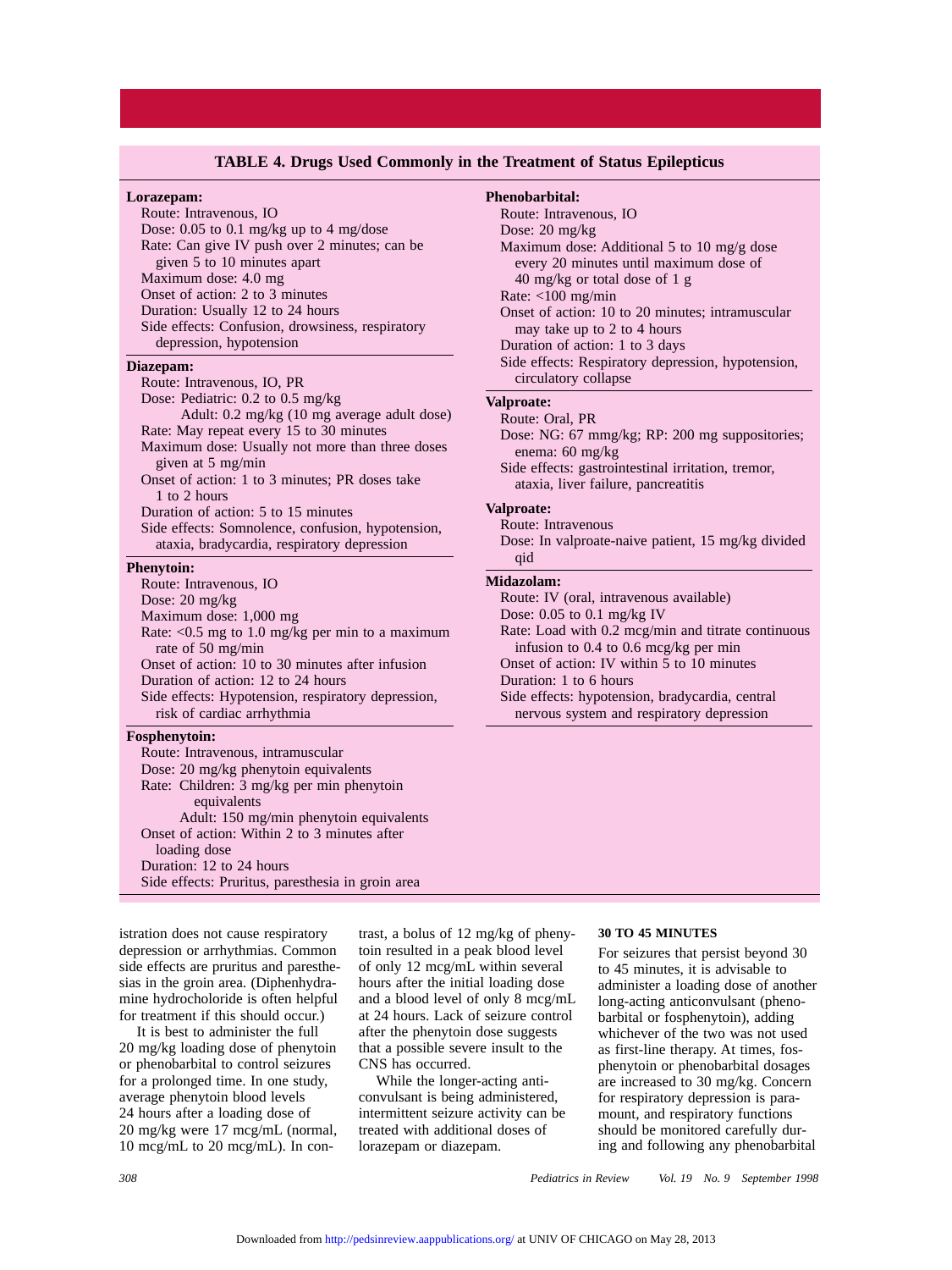loading dose. By this point, results of laboratory studies should be available to identify abnormalities that can be corrected immediately and guide additional evaluation and management. If the patient is stable, imaging tests can be considered, such as a cranial computed tomography.

#### **45 TO 60 MINUTES**

For seizures persisting more than 45 minutes, general anesthesia in the form of high-dose barbiturates or inhalation anesthesia is recommended. The patient is intubated electively and paralyzed. Pentobarbital, a short-acting barbiturate, can be given at 5 to 8 mg/kg by intravenous bolus. This is followed by a continuous infusion of phenobarbital at 3 to 5 mg/kg per hour for several hours. Pentobarbital administration is adjusted to produce a burst suppression on continuous EEG monitoring.

#### **New Drugs**

Occasionally, lidocaine is used in the treatment of refractory SE. It has been shown to be useful in some trials among adults for whom monitoring the level of consciousness is paramount, such as patients who have head injury or chronic pulmonary disease.

Several new anticonvulsants, including gabapentin, vigabatrin, and lamotragine, do not yet have an established place in the treatment of SE. Further experience with these drugs will help to standardize their role in seizure management.

Intravenous preparations of valproate recently have become available. It is recommended that the drug be administered to a valproatenaive patient at a dose of 15 to 20 mg/kg every 6 hours. However, the use of this drug has not been studied for the treatment of SE.

Another medication used in selected cases of intractable focal seizures is intravenous immunoglobulin. Although there is no formal proof of efficacy in the treatment

of focal motor status associated with Rasmussen encephalitis and other forms of epilepsy, there have been promising results in a few pilot studies. It was found to be effective in 15 children who had intractable West or Lennox-Gastaut syndrome in whom dramatic reductions of seizure frequency and improvements in EEG patterns occurred in response to therapy.

Another less commonly used method to control SE consists of continuous infusion of midazolam at a rate of 0.4 to 6 mcg/kg per minute.

#### **Morbidity and Mortality**

The primary complications associated with SE are the side effects of therapy and systemic effects caused by the prolonged seizure. Complications of SE include hypoxia, lactic acidosis, hyperkalemia, hypoglycemia, shock, hyperpyrexia, renal failure, and pulmonary failure. Experimental studies suggest that seizures must persist longer than 1 hour before permanent neuropathologic changes develop. The duration of SE has been correlated directly with increased mortality when the SE episode lasts longer than 1 hour. Mortality relates more to the underlying etiology than to the duration of the seizure.

Cognitive or motor deficits following an episode of SE usually are related to the underlying cause of the SE rather than the actual seizure. Movement disorders were observed more frequently in one study of children who had suffered an episode of SE lasting at least 30 minutes.

Therapies for treatment of SE are associated with potentially serious risks. The barbiturates and benzodiazepines are associated with the highest risk for respiratory depression and require anticipation and preparation for respiratory arrest during their administration. Phenytoin carries the risk of atrial and ventricular conduction disturbances and ventricular fibrillation. These

risks are much less with fosphenytoin. Lidocaine has the potential to induce cardiac arrhythmias. Appropriate time between administration of various anticonvulsants should be given to allow maximal effect and to avoid additional needless doses.

#### **Summary**

Treatment of SE is based on the age of the patient and the possible underlying etiology. Initial treatment should include a benzodiazepine (lorazepam 0.1 mg/kg or diazepam 0.5 mg/kg). Specimens for laboratory tests should be drawn early in the event of a prolonged seizure and geared toward the clinical presentation and age of the patient.

If a seizure lasts longer than 10 minutes, phenobarbital 20 mg/kg per dose or phenytoin 20 mg/kg per dose should be administered with strict adherence to the proper rate of administration. Further seizure activity during drug administration can be treated with additional doses of lorazepam or diazepam.

If a seizure lasts longer than 10 minutes, a second long-acting anticonvulsant should be administered, followed by induction of general anesthesia.

#### **SUGGESTED READING**

- Cascino G. Nonconvulsive status epilepticus in adults and children. *Epilepsia.* 1993;34 (suppl 1):21–27
- Delgado AV, Wasterlain C, Treiman D, Porter RJ. Management of status epilepticus. *N Engl J Med.* 1982;306:1337–1340
- DeLorenzo R. Status epilepticus: concepts in diagnosis and treatment. *Semin Neurol.* 1990;10:396–404
- DeLorenzo R, Towne A, Pellock J, Ko D. Status epilepticus in children, adults, and the elderly. *Epilepsia.* 1992;33(suppl 4): 15–25
- Gaustaut H. Classification of status epilepticus. In: Delgado-Esveta AV, Porter RJ, Wasterlain CG, eds. *Status Epilepticus: Mechanisms of Brain Damage and Treatment.* New York, NY: Raven Press; 1982
- Maytal J, Shinnar S, Moshe SL, Alvarez LA. Low morbidity and mortality of status epilepticus in children. *Pediatrics.* 1989; 83:323–331
- Phillips S, Shanahan R. Etiology and mortality of status epilepticus in children. *Arch Neurol.* 1989;46:74–76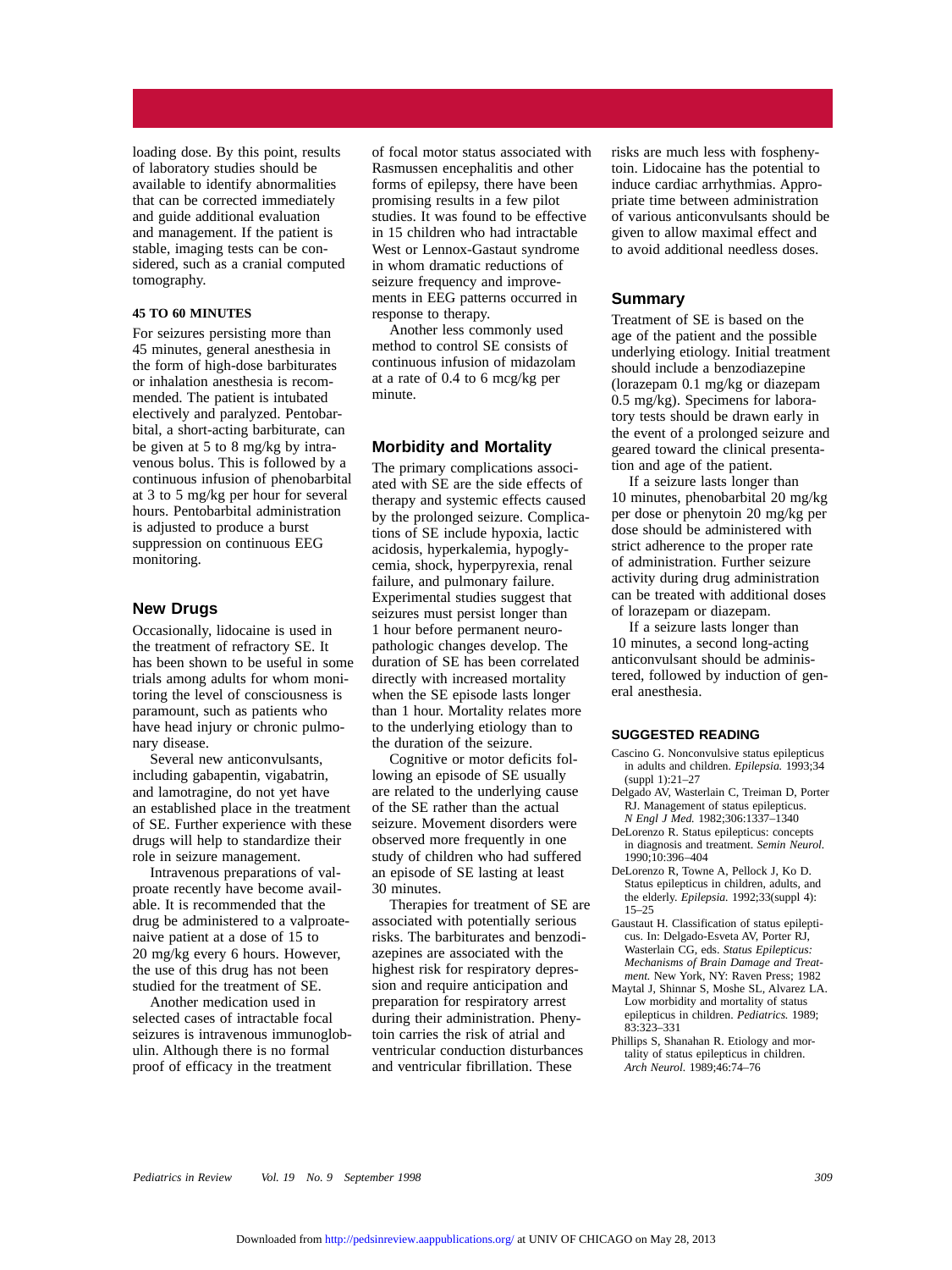#### **IN BRIEF**

#### **PIR QUIZ**

- 9. In the immediate neonatal period, the *least likely* cause of status epilepticus is:
	- A. Hemorrhage into the central nervous system.
	- B. Hypoxic-ischemic encephalopathy.
	- C. Inborn errors of metabolism.
	- D. Infection.
	- E. Unsuspected parental abuse.
- 10. In early childhood, the *most likely* cause of status epilepticus is:
	- A. Chromosomal disease with central nervous system abnormalities.
	- B. Drug overdose.
	- Febrile seizure lasting longer than 30 minutes.
	- D. Metabolic disease with lactic acidosis.
	- E. Unsuspected head trauma.
- 11. The *most correct* statement regarding absence status epilepticus is that:
	- A. Abnormalities in the electroencephalogram require hyperventilation for detection.
	- B. It occurs frequently in those younger than 6 years of age.
	- C. It often is the first sign or symptom of an intracranial neoplasm.
	- D. It typically manifests as a drowsy, confused state in a patient who has had prior seizures.
- 12. The recommended *initial* pharmacologic approach to the treatment of status epilepticus is:
	- A. Lorazepam 0.05 to 0.1 mg/kg intravenously.
	- B. Nitrous oxide by inhalation. C. Pentobarbital 3 to 5 mg/kg
	- intravenously. D. Phenytoin 15 to 20 mg/kg
	- intramuscularly. E. Sodium valproate syrup 20 mg/kg in water rectally.
- 13. The *most urgent* laboratory test(s) to perform in a patient who has status epilepticus is:
	- A. Blood glucose by Dextrostix®. B. Blood pH and lactic acid
	- levels.
	- C. Complete blood count.
	- D. Serum calcium and magnesium levels.
	- E. Urine toxicology screen.

### **The Diagnosis of Rheumatic Fever**

- **Acute Rheumatic Fever.** Wald E. *Curr Probl Pediatr.* 1993;23:264–270
- **Rheumatic Fever: Keeping up with the Jones Criteria.** Forster J. *Contemp Pediatr.* 1993;10:51–60
- **Treatment of Acute Streptococcal Pharyngitis and Prevention of Rheumatic Fever: A Statement for Health Professionals.** Dajani A, Taubert K, Ferrieri P, Peter G, Shulman S, and American Academy of Pediatrics Committee on Infectious Diseases and the American Heart Association Committee on Rheumatic Fever, Endocarditis, and Kawasaki Disease of the Council on Cardiovascular Disease in the Young. *Pediatrics.* 1995;96:758–764

Acute rheumatic fever (ARF) was recognized initially in the late 19th century and followed a declining pattern of incidence in the United States until the mid-1980s. It remains one of the primary causes of acquired heart disease worldwide. A resurgence of ARF since 1984 prompted the medical community to review the early signs and symptoms of an illness that was considered to be uncommon. Traditionally, ARF was thought to be a disease of the inner-city poor and military recruits, but in recent resurgences, rural and suburban communities have been affected as well.

The most common clinical manifestations of ARF in recent outbreaks in the United States were arthritis and carditis. During these outbreaks the majority of patients showed one major manifestation, but two major manifestations (carditis and arthritis or carditis and chorea) also were seen frequently. Many of the patients diagnosed as having ARF during these epidemics had no recognizable prodrome that would have brought them to medical attention. A history of symptomatic pharyngitis often was absent. It is important to remember that the throat culture frequently is negative by the time rheumatic fever develops. These facts emphasize the need to consider ARF in the appropriate clinical setting and use the streptococcal enzyme tests to establish a diagnosis.

Cardiac involvement often is established by the finding of a new murmur of mitral or aortic insufficiency. Pancarditis, with pericardial and myocardial involvement, can be seen along with valvulitis. Mitral regurgitation, heard best at the apex, is generally of moderate-to-high intensity throughout systole. Aortic insufficiency is a basal diastolic murmur that is usually high-pitched and blowing and decreases in intensity toward the end of diastole. Currently, echocardiography is used to confirm the auscultatory findings, but hemodynamically insignificant echocardiographic findings alone are not considered sufficient to diagnose carditis.

The classic migratory polyarthritis of ARF often involves the extremities (elbows, wrists, knees, and ankles) and is extremely painful. It usually presents early in the disease and is short-lived (<4 weeks). It is exquisitely responsive to standard anti-inflammatory therapy. Symptoms of chorea present late (unlike arthritis or carditis), usually months after the initial pharyngitis. The process is self-limiting and reversible.

The Jones Criteria for the diagnosis of ARF, published originally in 1944, have been updated several times, most recently in 1992. The 1992 update differs from prior versions in its strong focus on identifying acute episodes of rheumatic fever. Whereas previously two major or one major and two minor criteria were required to fulfill the diagnostic profile, evidence of a preceding streptococcal infection (such as an elevated antisteptolysin O [ASO] titer) *in addition* to two major or one major and two minor manifestations now are needed for diagnosis (Table). It is important to note that the Jones Criteria are not allinclusive. For example, carditis or especially chorea can be the sole presenting symptom.

The overall incidence of streptococcal pharyngitis has remained essentially unchanged during this century. The underlying reasons for the decrease in ARF during this time has been attributed to the possibility that some M types are more "rheumatogenic" than others. Rheumatogenicity may be due to the presence of an M-associated protein I surface antigen and the absence of a serum opacity reaction (SOR) in these

*310 Pediatrics in Review Vol. 19 No. 9 September 1998*